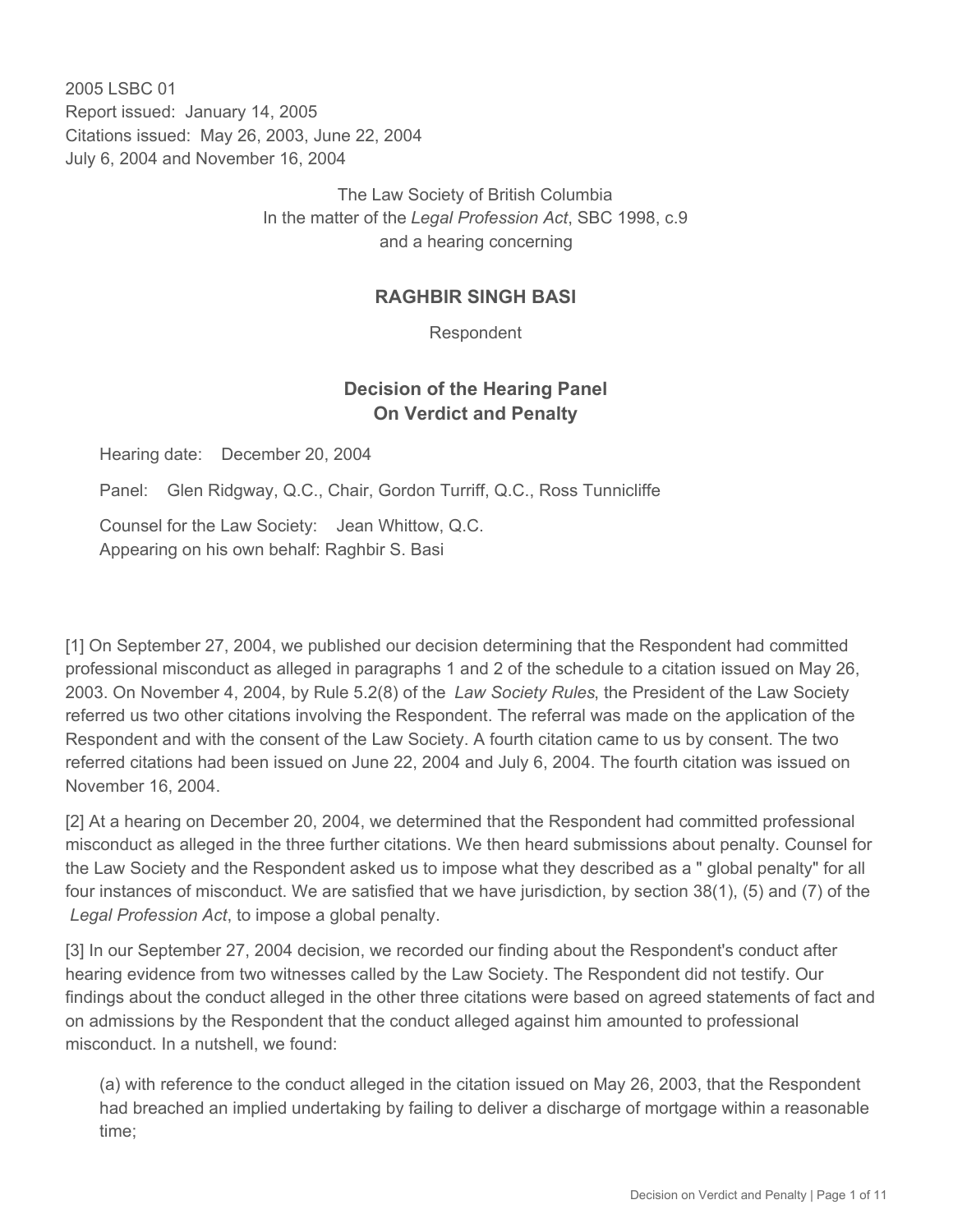(b) with reference to the conduct alleged in the citation issued on June 22, 2004, that the Respondent had failed to respond to correspondence from the Law Society "from September 2003 to March 2004" referable to requests made of him in connection with an audit report dated June 23, 2003;

(c) with reference to the conduct alleged in paragraphs 1 and 3 in the citation issued on July 6, 2004, that the Respondent had breached an implied term of an undertaking imposed on him in a real estate transaction (the alternative allegation made in paragraph 2 of that citation is dismissed) by not obtaining a registrable release within a reasonable time and that he had failed to reply reasonably promptly to communications from UA, the lawyer who had imposed the undertaking and who sought an explanation for the delay in the delivery of the release; and

(d) with reference to the conduct alleged in the citation issued on November 16, 2004, that the Respondent had failed to comply promptly to communications from the Law Society concerning a complaint made by one S.K.

(The Agreed Statements of Fact on which our findings with reference to the second, third and fourth citations were based are attached to this decision as Appendices "A", "B" and "C" respectively. The documents to which reference is made in the Agreed Statements were received as Exhibits 3, 5 and 7 in the consolidated proceedings).

[4] Counsel for the Law Society submitted that an appropriate global penalty would be:

1. that the Respondent should be suspended for four months from the date of publication of this decision;

2. that following that period of suspension the Respondent should be permitted to practise law only in a setting approved by the Practice Standards Committee and on such conditions as the Committee may fix; and

3. that the Respondent should pay the costs of the four citations in a claimed amount of \$26,202.56.

[5] The Respondent conceded that a suspension was called for but submitted that the period of suspension should not exceed three months, including the period from October 1, 2004 until the determination of the allegations made in the fourth citation, during which period he is suspended as the result of a decision by a different hearing panel under section 39 of the *Legal Profession Act.* The Respondent accepted that he should return to practice in a setting approved by and on such terms as the Practice Standards Committee may fix. He argued that he should only have to contribute towards costs, rather than to have to pay the full amount claimed, saying that in his particular circumstances it would be unfair for him to have to bear the full burden of an indemnity order.

[6] The only explanation the Respondent gave for any of his misconduct was that he was overwhelmed by work and that he did not attend to matters as he knows he should have done.

[7] The Respondent is 43 years old. He was called and admitted in 1989. He is married. He and his wife have two teenaged sons. He has a large East Indian clientele. He believes he is the only Punjabi speaking solicitor in Greater Victoria. He and his wife have no savings. They have equity in real property they own but Mr. Basi believes that the property is not "mortgagable" because of ratio limits set by prospective lenders. He says that his current suspension has adversely affected his family. He asks us not to punish his family further by imposing a harsh penalty on him.

[8] We are mindful of the effect that a new suspension will have on the Respondent's family. Nonetheless, we are satisfied that a further period of suspension is necessary as a general and specific deterrent. We fix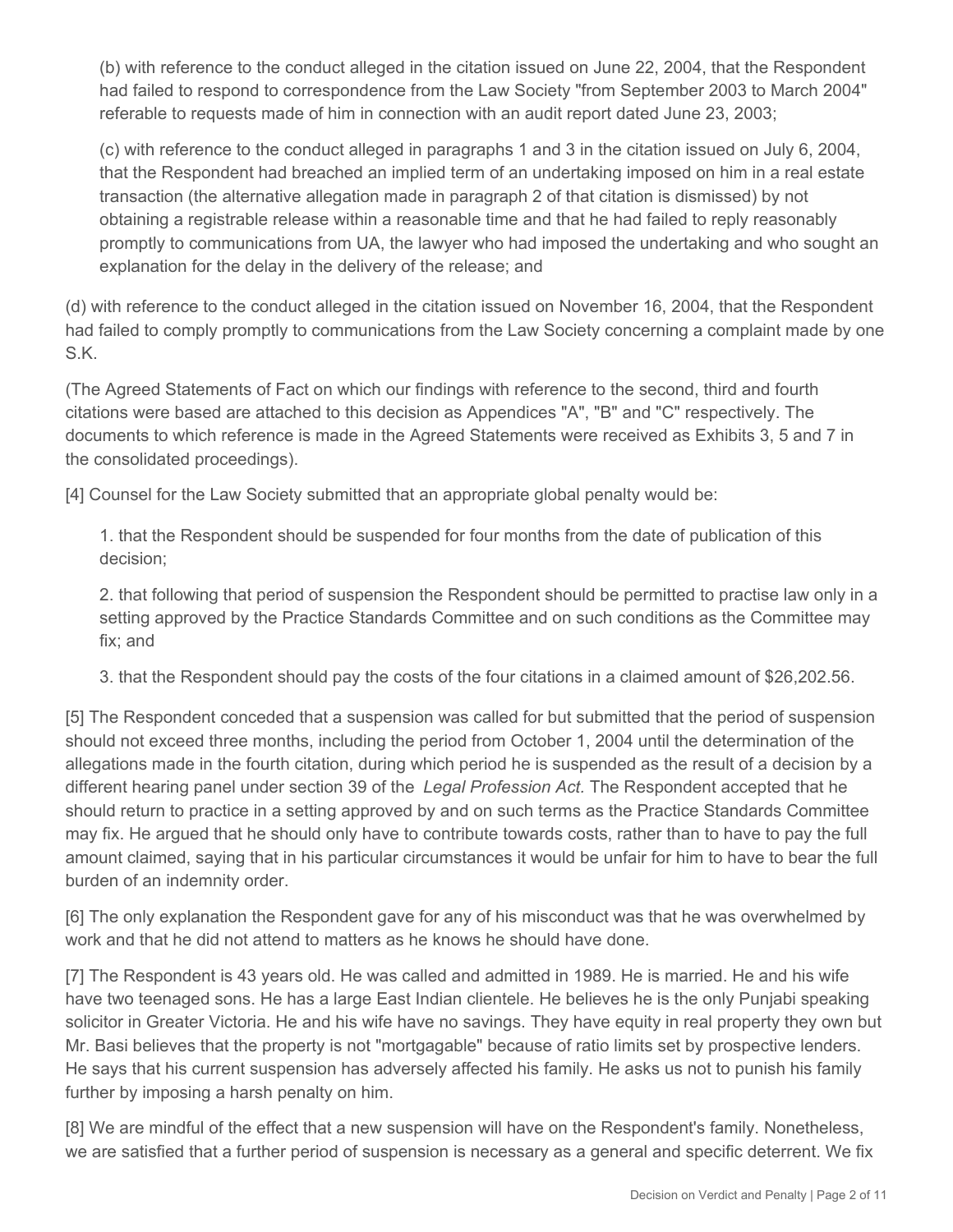that further period as four months from the date of the publication of this decision. Had counsel for the Law Society not sought a suspension limited to a further four months, we would have ordered a longer one, having regard to the gravity of the misconduct committed by the Respondent and to the Respondent's unfortunately cavalier approach to the performance of his obligations. We hardly need repeat what has been said by many other panels: undertakings must be fulfilled; lawyers must communicate reasonably with their colleagues; and the Law Society must be able to insist that lawyers respond promptly to Law Society communications so the Society can discharge its responsibility of protecting the public interest by having the information it needs to conduct and complete its appropriate investigations.

[9] We also impose the practice condition suggested by counsel for the Law Society and accepted by the Respondent, namely, that after he has served the four month suspension he must not practise law except in a setting approved by the Practice Standards Committee and on such conditions as that Committee might fix.

[10] There is no reason in principle why lawyers who have misconducted themselves should expect their colleagues to contribute towards the expenses reasonably incurred by the Law Society to prove misconduct. Having said that, there are circumstances in which a full costs indemnity is inappropriate and in the circumstances here, having regard to the price the Respondent will pay in lost income during the period of his suspensions, we are satisfied that a full indemnity costs order would not be appropriate. Accordingly, we order the Respondent to pay, within one year of the date of publication of this decision, two thirds of the claimed costs amount of \$26,202.56, if the Respondent agrees that that amount is reasonable. If he does not, we will assess the costs and in that case he must pay two thirds of the assessed amount. We reserve the power to fix the costs of the assessment if there is one.

#### **APPENDIX A**

#### **Agreed Statement of Facts**

1. Mr. Raghbir (Ray) Basi was called to the Bar of British Columbia on May 19, 1989.

2. At all material times, Mr. Basi practiced law with the firm of Basi & Basi in Victoria, British Columbia.

3. The citation issued to Mr. Basi is contained at Tab 1 of the Book of Documents. The affidavit of service of citation as sworn by Michelle Robertson is at Tab 2.

4. In July 2002, the Law Society conducted an investigation of Mr. Basi's books, records and accounts pursuant to Rule 4-43, which revealed the following exceptions:

a) a large overdraft occurred in the trust account in July 22002 which was not reported to the Law Society under Rule 3-66(2);

b) the lawyer's float was in excess of the maximum allowed under Rule 3-52(4);

c) several trust ledger cards had balances that were not included in trust books;

d) general funds were deposited into trust;

 $\bullet$ 

e) several trust shortages were not corrected immediately; and

f) there were returned cheques on the general account.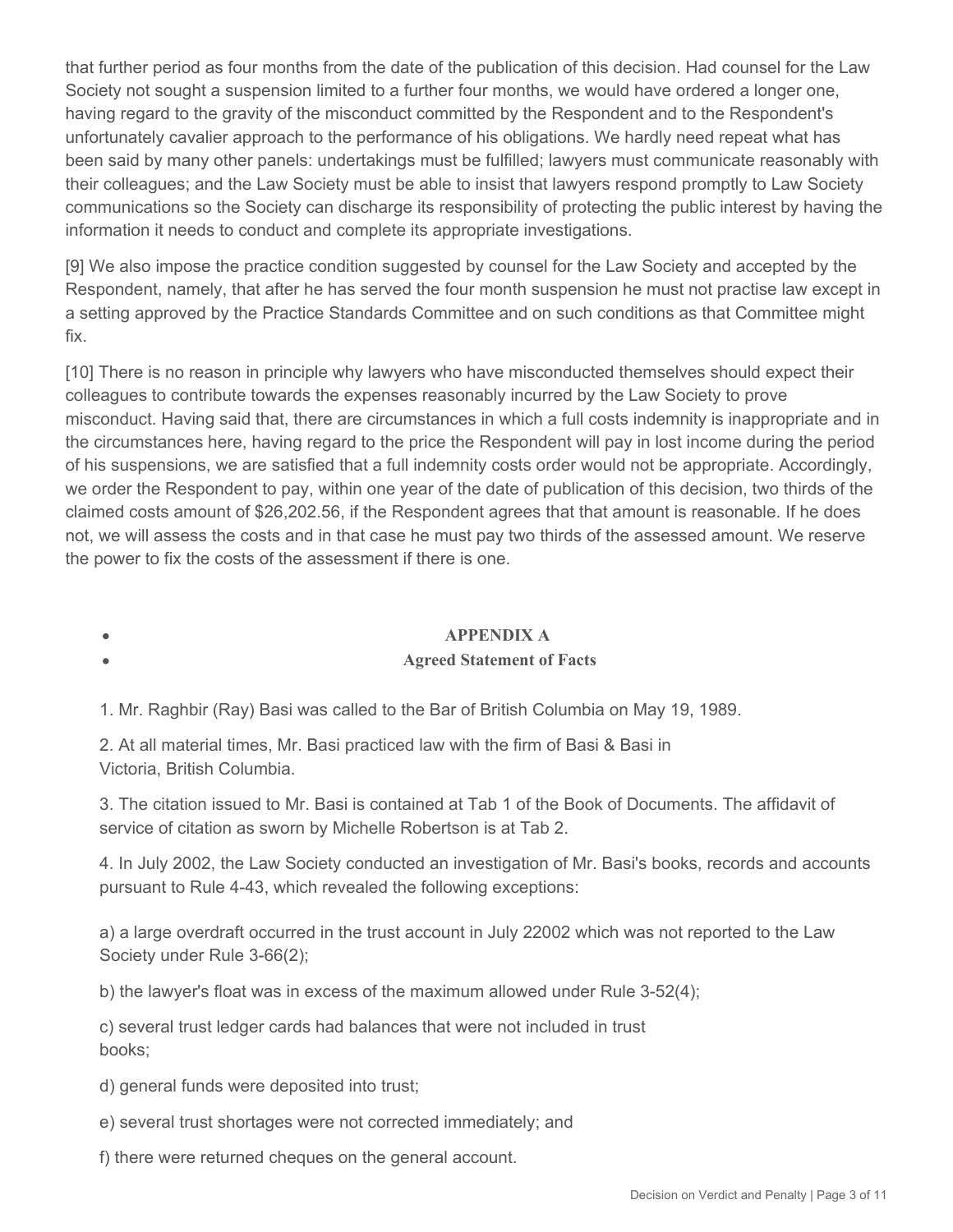A copy of the Revised Final Audit Report dated June 20, 2003 is attached at Tab 3.

5. The above exceptions were not included in the Accountant's Report prepared for Mr. Basi's practice for the period June 1, 2002 to May 31, 2003, a copy of which was received by the Law Society on August 28, 2003 and is attached at Tab 4.

6. On September 24, 2003, Roma Carroll CGA, a Trust Accountant with the Law Society of British Columbia, wrote Mr. Basi. This letter is at Tab 5. Ms. Carroll requested that Mr. Basi's accountant, Mr. Ron L. Schell CGA, provide a written explanation for the exclusion of these exceptions from the Accountant's Report. Ms. Carroll also requested confirmation from Mr. Schell as to whether minimum standards per the Law Society's "Instructions to Accountants for Completing the Accountant's Reports" were followed in preparing the Accountant's Report. Ms. Carroll also noted that the schedule to "Part A: Description of Practice" was not signed by the partners of Basi & Basi, and enclosed the original schedule for completion.

7. On September 26, 2003, Mr. Schell wrote to the Law Society. This letter is at Tab 6.

8. On October 8, 2003, Ms. Carroll wrote Mr. Basi confirming receipt of this letter. This letter is at Tab 7. Ms. Carroll requested that, pursuant to Rule 3-77(2)(b), Mr. Basi forward copies of his monthly trust account reconciliations, bank statements and client listings for the period covering June 1, 2002 through May 31, 2003. Ms. Carroll requested this information by October 29, 2003.

9. On October 30, 2003, Ms. Carroll wrote Mr. Basi indicating no response had been received from Mr. Basi to either the letter dated September 24, 2003 of the letter dated October 8, 2003. This letter is at Tab 8. Ms. Carroll enclosed copies of these letters and stated that the Law Society had not received a signed schedule to Part A of the Accountant's Report, and the monthly trust account reconciliations, bank statements and client listings for the period covering June 1, 2002 through May 31, 2003. Ms. Carroll renewed her requests for this information, to be received by November 19, 2003.

10. On November 21, 2003, Ms. Carroll wrote Mr. Basi, indicated that the requested information had not been received and renewed her requests for the information, to be received by December 5, 2003. This letter is at Tab 9. Ms. Carroll advised Mr. Basi that the Professional Conduct Handbook, Chapter 13, Rule 3 requires a lawyer to reply promptly to any communication from the Law Society, and that failure to respond constitutes a breach of this Rule. Ms. Carroll indicated that the matter would be referred to the Professional Conduct Department should Mr. Basi continue not to respond.

11. On December 5, 2003, (the date referenced in Ms. Carroll's letter of November 21, 2003), Mr. Basi telephoned the Law Society's Finance and Member Services Department and spoke with Ms. Wiley Ho, assistant to Ms. Carroll, and stated he needed a few more days in which to respond to Ms. Carroll's letters. Ms. Basi advised that he would courier something in on December 10, 2003. Ms. Ho's notes regarding this conversation are at Tab 10.

12. Ms. Carroll received a letter by facsimile dated December 12, 2003 from Mr. Basi indicating that the requested material would be sent with the mailed copy of the same letter. This facsimile is at Tab 11.

13. On December 29, 2003, Lisa Nevalainen, an employee of the Law Society, telephoned Mr. Basi's office, leaving a message for Ray Basi. The message advised that neither the original copy of the December 12, facsimile nor the requested material had been received by the Law Society, and request that Mr. Basi contact Ms. Nevalainen. Ms. Nevalainen's notes of this telephone conversation are at Tab 12.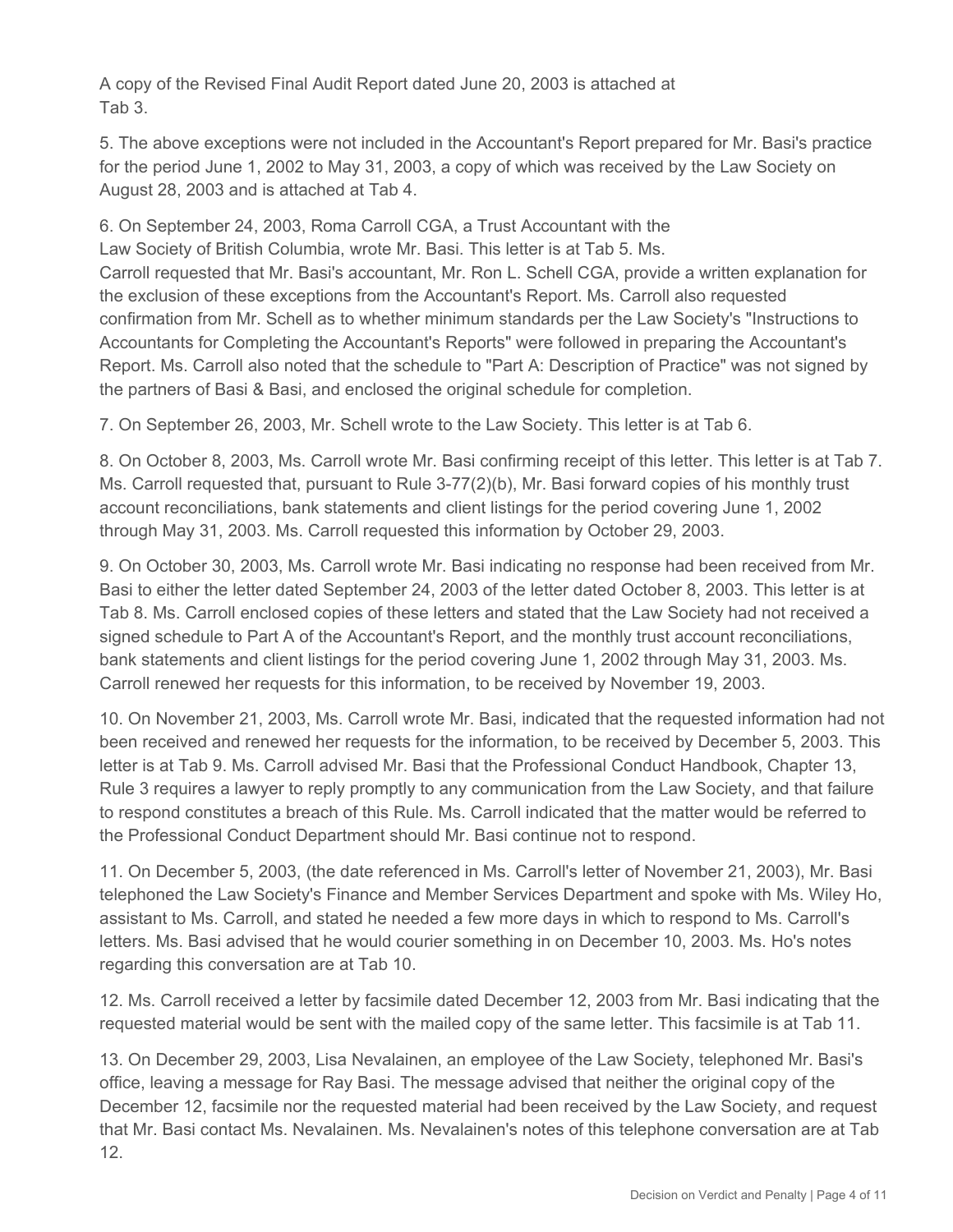14. On January 8, 2004, Ms. Nevalainen telephoned Mr. Basi's office, leaving a message for Ray Basi with his receptionist, who indicated he was with a client. Ms. Nevalainen requested that the receptionist ask Mr. Basi if the original of his letter of December 12, and the requested material had been sent. Ms. Nevalainen requested that her call be returned. Ms. Nevalainen's notes of this telephone conversation are also at Tab 12.

15. On January 13, 2004, at or about 3:17 p.m., Ms. Nevalainen telephoned Mr. Basi's office, leaving a message for Ray Basi with his receptionist, requesting that Mr. Basi return her call that same day, and advising that this was her third attempt to reach him by telephone. Ms. Nevalainen's notes of this telephone conversation are also at Tab 12.

16. On January 13, 2004, Mr. Basi and Ms. Nevalainen spoke by telephone. Mr. Basi indicated he thought he was "signed off on this matter" . Ms. Nevalainen advised Mr. Basi that the requested material had not yet been received. Mr. Basi inquired whether the Law Society required faxed or original copies of the material; Ms. Nevalainen and Mr. Basi agreed that both faxed and original copies would be sent. Mr. Basi stated that he was calling between clients and was due to appear in court the following day. Mr. Basi requested that he be allowed more time to transmit the documents by facsimile, and suggested Friday, January 16, 2004. Ms. Nevalainen advised Mr. Basi that the materials were required by that date. Ms. Nevalainen's notes of this conversation are also at Tab 12.

17. On January 20, 2004, Ms. Carroll referred this matter to the Professional Conduct Department.

18. On February 3, 2004, Mr. James Dent, a staff lawyer in the Professional Conduct Department wrote Mr. Basi a letter recounting the chronology of this matter. This letter is at Tab 13. Mr. Dent further wrote that the requests for the signed schedule to Part A of the Accountant's Report and the copies of the monthly trust reconciliations, bank statements and client listings for the period covering June 1, 2003 to May 31, 2004 remained outstanding. Mr. Dent reminded Mr. Basi of his obligations, pursuant to Chapter 13, Rule 3 of the Professional Conduct Handbook, to reply promptly to any communication from the Law Society, and that Mr. Basi's failure to respond in this matter had been referred to the Professional Conduct Department. Mr. Dent requested an explanation of Mr. Basi's failure to reply and indicated that he would expect a response within two weeks.

19. On February 25, 2004, Mr. Dent wrote Mr. Basi requesting a reply to his letter of February 3, 2004 within ten days. This letter is at Tab 14.

20. On March 9, 2004, Mr. Dent wrote to Mr. Basi requesting a reply to his letters of February 3 and February 25, 2004 within five days. This letter is at Tab 15.

21. On March 15, 2004, Mr. Dent telephoned Mr. Basi's office twice, receiving a busy signal both times. Notes regarding these telephone calls are at Tab 16.

22. On March 16, 2004, Mr. Dent telephoned Mr. Basi's office, asked to speak to Mr. Basi, and was told he was unavailable. Mr. Dent left a message with the receptionist that he had written a series of letters to Mr. Basi to which Mr. Basi had not responded. Mr. Dent requested that the receptionist inform Mr. Basi that his failure to reply would be referred to the Discipline Committee. Notes regarding these telephone calls are also at Tab 16.

23. On March 17, 2004, at or about 9:18 a.m. Mr. Dent's assistant Michelle Boren received a telephone call from Mr. Basi, who indicated that he had left a voice-mail message for Mr. Dent and that he would be sending Mr. Dent a fax that same day. Ms. Boren telephoned Mr. Basi's office at or about 9:23 a.m. and was advised that he had already left the office. Ms. Boren advised Mr. Basi's office that his voice-mail had been received and the Law Society anticipated receiving the facsimile transmittal that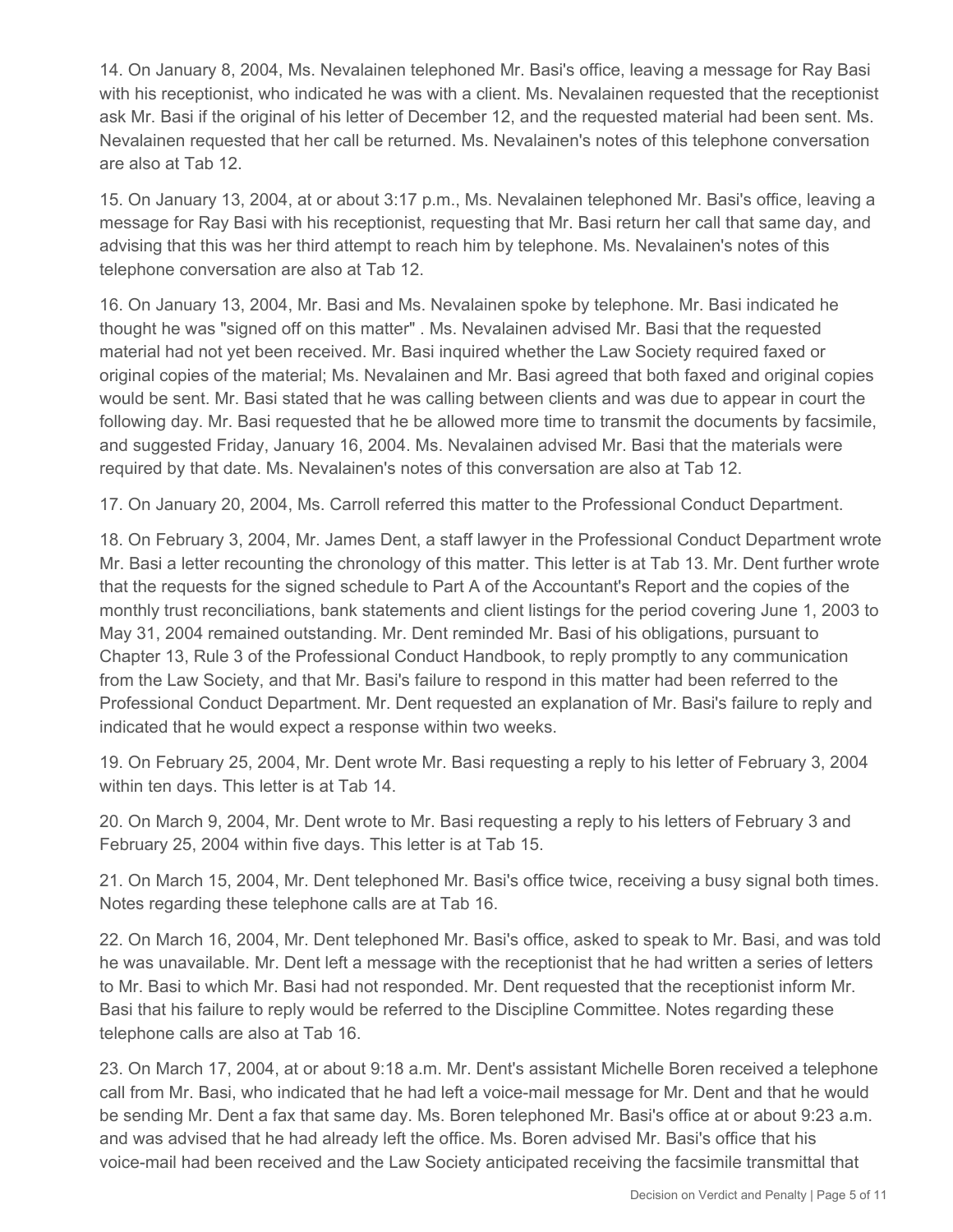same day. Ms. Boren's email regarding these telephone calls is at Tab 17.

24. On March 29, 2004, Mr. Dent telephoned Mr. Basi's office and left a message with his receptionist that as of that time, no response had been received. Mr. Dent's handwritten notes of this conversation are at Tab 18.

25. On April 1, 2004, having received no response form Mr. Basi, Mr. Dent wrote Mr. Basi to advise that this matter had been referred to the Discipline Committee. This letter is at Tab 19.

26. On April 1, 2004, the Discipline Committee resolved to recommend to the Chair of the Discipline Committee that there be a direction to issue a citation against Mr. Basi for his conduct in failing to respond to Law Society correspondence, contrary to Chapter 13, Rule 3 of the Professional Conduct Handbook, and the Chair so directed.

27. On June 22, 2004, the Executive Director of the Law Society issued a notice to Mr. Basi of the Citation and the fixing of a Discipline Hearing date of September 27, 2004 to inquire into the Citation.

28. Mr. Basi admits that his conduct in failing to respond to Law Society correspondence constitutes professional misconduct.

## **APPENDIX B**

#### **Agreed Statement of Facts**

1. Mr. Raghbir (Ray) Basi was called to the Bar of British Columbia on May 19, 1989.

2. At all material times, Mr. Basi practiced law with the firm of Basi & Basi in Victoria, British Columbia.

3. The citation issued to Mr. Basi as amended is contained at Tab 1 of the Book of Documents. The affidavit of service of citation as sworn by Michelle Robertson is at Tab 2.

4. Mr. Basi acted for the Vendor in a real estate transaction. Mr. Urmas Anniko, barrister and solicitor, represented the purchaser. The transaction closed on July 19, 2002.

5. Mr. Basi's undertakings were imposed by Mr. Anniko in letters dated July 16, 2002 (in anticipation of the closing date)(Tab 3) and July 19, 2002 (Tab 4).

6. The undertaking imposed in the letter dated July 16, 2002 read in part:

"Our trust cheque, representing the sale proceeds, will be provided to you on your undertakings below with respect to the following charges:

Mortgage in favour of The Toronto-Dominion Bank registered on July 5, 2001 under No. ES54684;

1. You will forthwith pay to the Charge Holder, sufficient funds to place it under a legal obligation to provide you with a registrable release of its Charge, and to pay those funds on the condition that the Charge Holder provides you with the registrable release within a reasonable period of time;

2. On receiving a registrable release of the Charge, you will file that release in the Land Title Office and will provide us with registration particulars of that filing" .

7. Mr. Basi replied by letter dated July 18, 2002 (Tab 5) which read in part: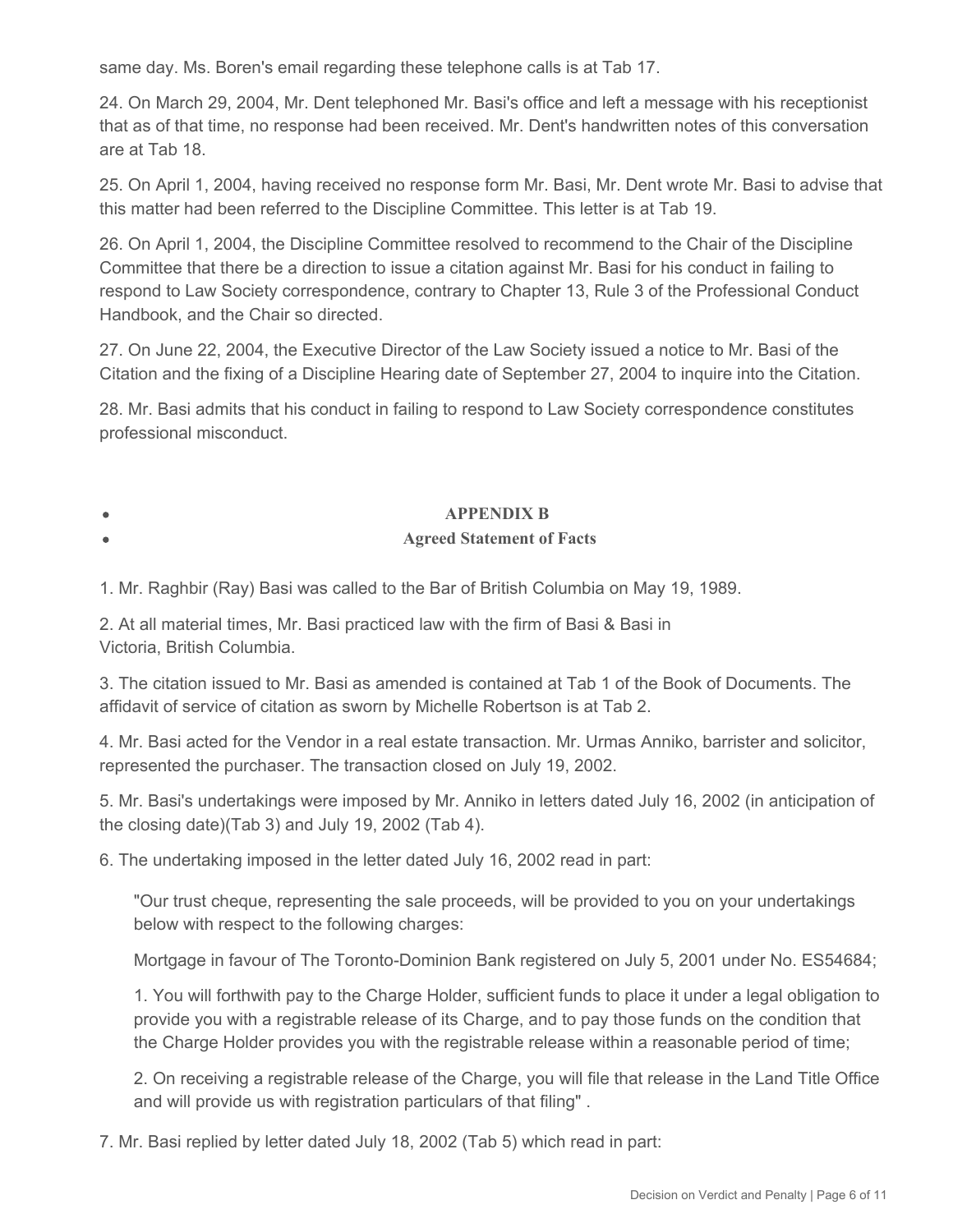"Upon receipt of sale proceeds, we undertake to provide to [the Bank] sufficient funds to obligate them to provide a discharge of Mortgage ES54684 registered against title. Upon receipt and registration of the discharge, we will provide particulars to you.

. . .

As a courtesy, I do advise in advance that I will not accept or consider myself bound by any undertakings sought to be imposed upon me other than those stated above unless I expressly agree to do so."

8. On July 19, 2002, the closing date for the transaction, Mr. Anniko forwarded his trust cheque for the sale proceeds and imposed the following undertakings by letter (Tab 4):

"The enclosed sale proceeds are made available to you on your undertaking to payout the sum required to legally obligate the charge holder to provide your office with a registrable Form-C Release, to apply for registration of the said Form C-Release forthwith upon your receipt and to advise our office of registration particulars in due course for the following encumbrance:

1. Mortgage, registered in favor of [the Bank] under Registration No. ES54684" .

9. The letters dated July 16 and 19, 2002 also imposed an undertaking on Mr. Basi to ensure the outstanding property taxes on the property were paid in full to December 31, 2002, up to and including the completion date. By letters dated September 5, 2002, November 5, 2002, and November 20 and 27, 2002 (Tabs 6(a-d)), Mr. Anniko reminded Mr. Basi that confirmation of payment of outstanding property taxes was still outstanding. By letter dated December 5, 2002 to Mr. Anniko (Tab 7), Mr. Basi provided proof of payment for the 2002 property taxes and the following explanation:

"It was my understanding from my review of the trust accounting and correspondence on file that we had forwarded the Homeowner's Grant applications and the balance owing to the Municipality of Saanich on July 22, 2002. I again reviewed the file and note that although the material was prepared and signed, it never left my office. I have now sent the material to the Municipality by hot courier and have asked that they forward a receipt."

10. By letters dated January 9, 2003, March 6, 2003 and April 7, 2003 (Tab 8 (a) and (c)), Mr. Anniko informed Mr. Basi that he had not received discharge particulars for the vendor's mortgage. The April 7, 2003 letter reads in part:

"You indicated on March 12, 2003 that you had not had an opportunity to look into the matter and would be doing so promptly and would be advising us. I have recently left two telephone messages, which have not been returned, in regard to obtaining discharge particulars."

11. A copy of this letter was delivered to the Law Society and a complaint file was opened.

12. By letter dated May 1, 2003, James A. Dent, a staff lawyer with the Professional Conduct Department of the Law Society wrote Mr. Basi enclosing a copy of Mr. Anniko's complaint and requesting an explanation. This letter is at Tab 9.

13. By letter to Mr. Basi dated June 5, 2003, Mr. Dent requested a response to his letter of May 1, 2003 and drew Mr. Basi's attention to Chapter 13, Rule 3 of the *Professional Conduct Handbook*, and quoted this rule. This letter is at Tab 10.

14. By letter to Mr. Basi dated June 18, 2003 (Tab 11), Mr. Dent requested a response to his letters of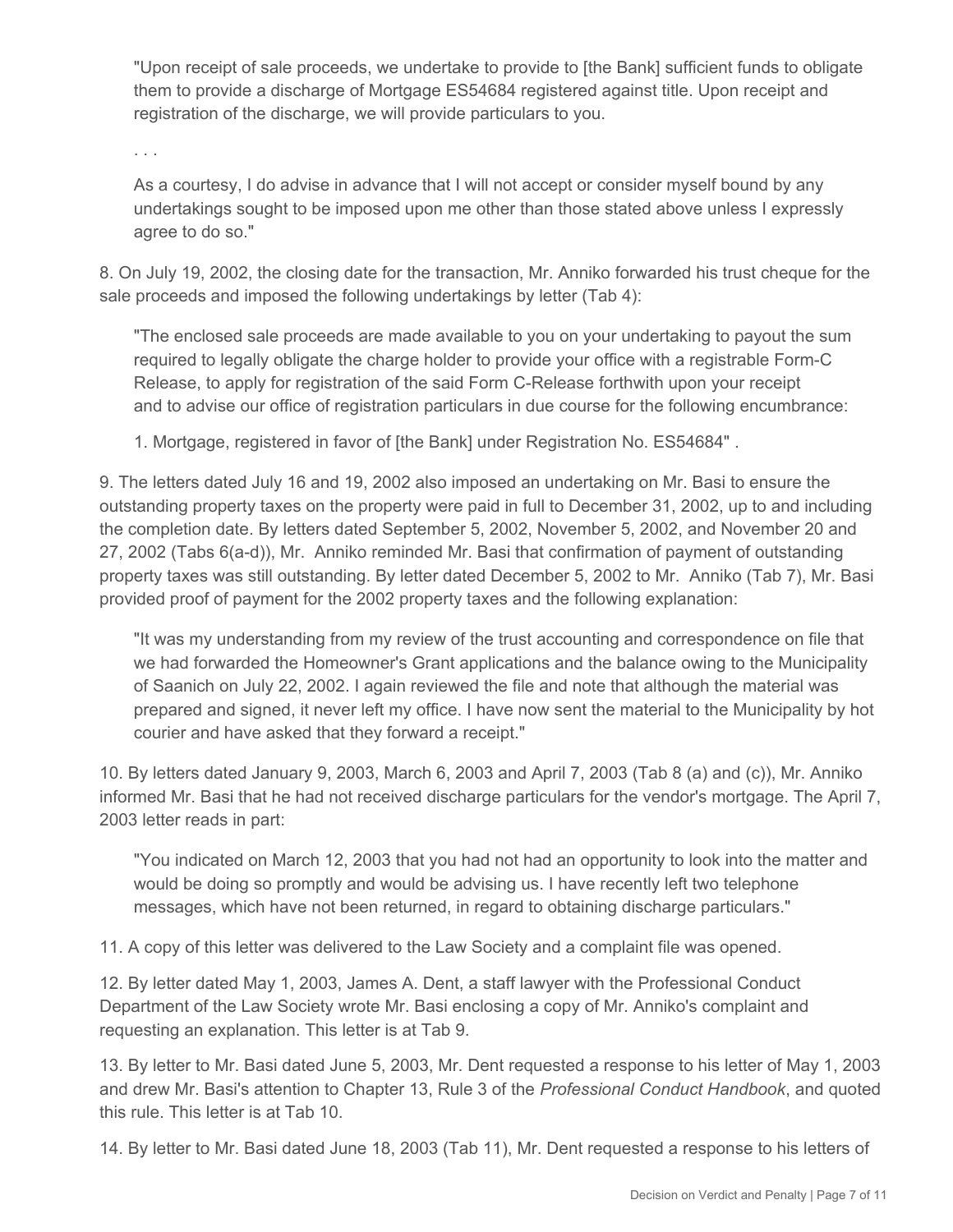May 1, and June 5, 2003 and informed Mr. Basi that if a response was not received within five calendar days from the date of the letter that the matter would be referred to the Discipline Committee.

15. On June 23, 2003, Ramona Pfeiffer, an employee of the Law Society, telephoned Mr. Basi and left a message with his receptionist. Mr. Basi later left a voice mail message indicating that he had just received the letter dated June 18, 2003 and that he would respond by the following morning. Ms. Pfeiffer again telephoned Mr. Basi and left another message inquiring as to whether Mr. Basi had received the letters dated May 1 and June 5, 2003. Ms. Pfeiffer's handwritten notes of these conversations are at Tab 12.

16. On June 25, 2003, Mr. Basi telephoned the Law Society to advise that he was unable to respond the previous day as he had previously indicated, and that a facsimile had been sent. Handwritten notes and an email from Ms. Pfeiffer to Mr. Dent regarding this conversation are at Tab 13. The faxed letter (at Tab 14), dated June 25, 2003 and addressed to Mr. Dent, read:

"A few matters arose yesterday and I am delayed in getting my response to you. I have asked my staff to not interrupt me until I am able to respond to you today, I expect by this morning. Please call and interrupt me if this poses any difficulty."

17. Mr. Basi sent a second letter to Mr. Dent via facsimile on June 25, 2003. This letter at Tab 15 read in part:

"My review of the file indicates the mortgage was paid out in a timely fashion. The mortgage company indicates it sent a Form C Discharge. I do not have it on file. Either the mortgage company is in error in indicating that a Form C Discharge was sent or my office has misfiled the same. I will take tomorrow to locate the copy the bank indicates they sent and if it is not found, I will immediately order a replacement.

…

Thank you and I will advise upon either locating the misplaced discharge or a replacement being received."

18. By letter dated July 7, 2003 (at Tab 16), Mr. Dent informed Mr. Basi that he was in receipt of the facsimile transmission of June 25, 2003 and anticipated hearing from Mr. Basi within three weeks.

19. On July 29, 2003, at or about 4:55 p.m., Mr. Dent telephoned Mr. Basi's office. The line rang approximately twenty times without an answer. Mr. Dent's handwritten notes of this telephone call are at Tab 17.

20. On July 30, 2003, Mr. Dent telephoned Mr. Basi's office and left a message. Mr. Basi returned this call later the same day. Mr. Dent advised Mr. Basi that the matter of the breach of the undertaking would be referred to the Discipline Committee, and that he should respond with information as to what steps he had taken to obtain the mortgage discharge. Handwritten notes of this conversation are at Tab 17 as well.

21. On August 6, 2003, Mr. Basi telephoned the Law Society and left a voice mail message advising that a death in his family had delayed his response and that he would respond by the end of the day. Handwritten notes of this telephone call are at Tab 18.

22. On August 7, 2003, Mr. Basi telephoned the Law Society to advise that he had found a copy of his trust cheque, which was sent with a letter dated July 19, 2002 to the solicitor for the [the Bank] to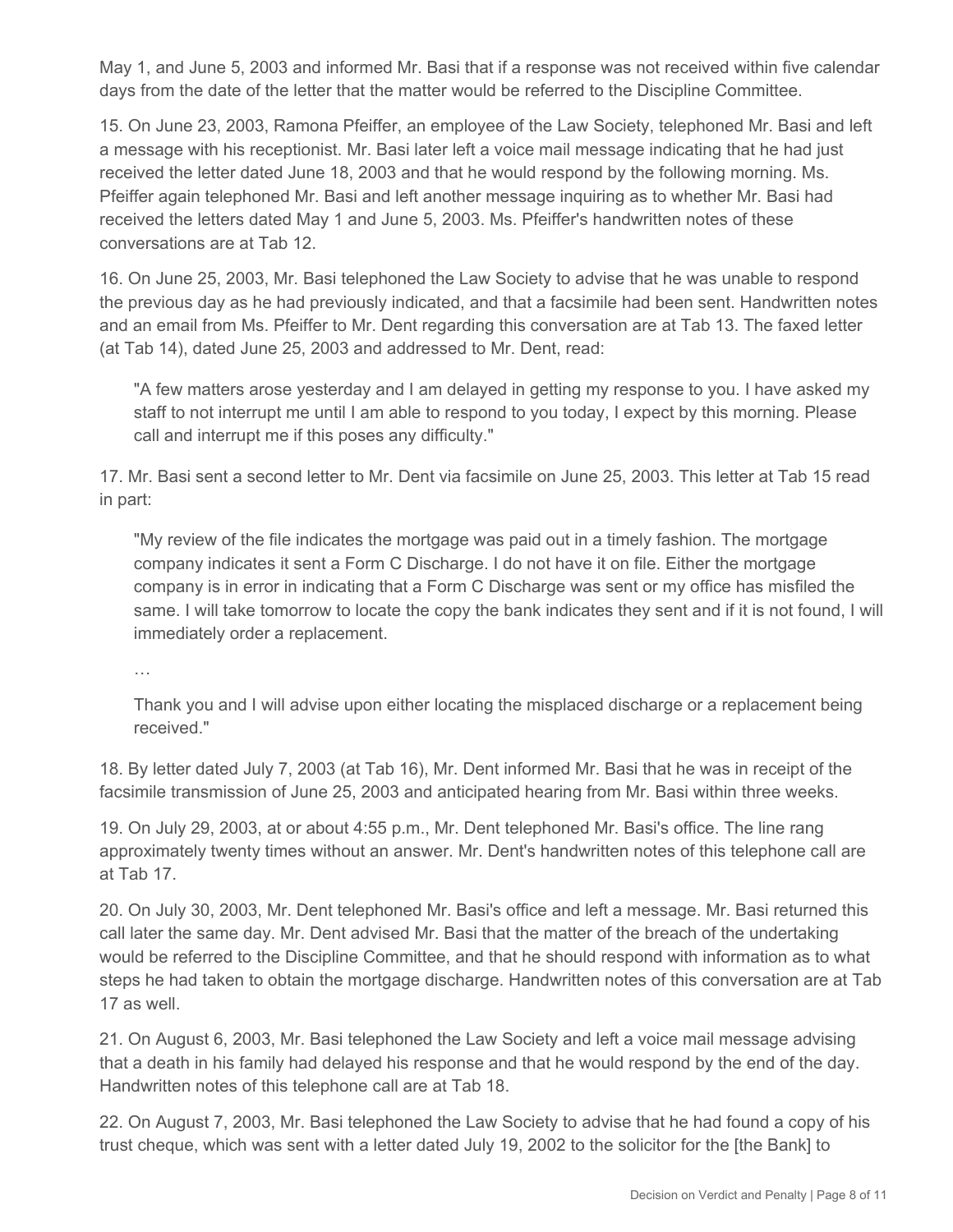discharge the mortgage. Mr. Dent's handwritten notes of this conversation are at Tab 19. Mr. Basi provided copies of these documents to the Law Society via facsimile (Tab 20). The letter imposed the following undertaking upon Mr. Delsey:

"Further to your letter of July 18, 2002, please find enclosed our trust cheque in the amount of \$185,636.12. These funds are provided on your undertaking to return to us a Form C discharge of your client's mortgage in registrable form."

23. By letter dated August 7, 2003 to Mr. Dent (Tab 21), Mr. Basi confirmed that he provided funds to the mortgagee's solicitor, Patrick Delsey, due to the fact that a Certificate of Pending Litigation had been registered against the property. This letter read in part:

"I have personally reviewed our files to ensure we did not receive the discharge and somehow misfile it. I am confident we did not. I have spoken with the solicitor for the first mortgagee directly and he advises he will look into the matter and have it "fixed" . I trust we will be receiving the signed discharge and I will be able to comply with my undertaking."

24. By facsimile dated August 8, 2003 (at Tab 22), Mr. Basi wrote Mr. Dent:

"Please find enclosed a copy of the discharge of the subject mortgage, received in our office by fax today. The original is said to have been furnished to my office previously but I can advise that neither the conveyancer nor I have any recollection of having received it and it is not on file. The form would have been noteworthy as I would have questioned the sufficiency of the clarity of the information concerning the officer who took the signature. In any event, I have asked for a replacement to be provided so that we may file the same."

25. On September 24, 2003, Mr. Dent spoke to Mr. Basi by telephone (notes of this conversation are at Tab 23). Mr. Basi advised that he was in possession of the discharge and would register it no later than the following Monday, and would fax confirmation of same to Mr. Dent and Mr. Anniko.

26. On September 25, 2003, Mr. Dent spoke to Mr. Anniko by telephone. Handwritten notes of this conversation are at Tab 23 as well. Mr. Dent was advised by Mr. Anniko that he had "heard nothing" from Mr. Basi.

27. Mr. Basi filed the discharge on October 2, 2003 (approximately 15 months after the completion date, and five months after he was first contacted by the Law Society).

28. By letter dated October 2, 2003, Mr. Basi provided Mr. Dent a copy of the Form C mortgage discharge that had been filed on October 2, 2003. This letter is at Tab 24.

29. Mr. Basi's responses to the complaint were forwarded to Mr. Anniko and he was requested to comment. Mr. Anniko responded by letter dated October 27, 2003 (at Tab 25), indicating that his main concern is that when he made enquiries (with regard to the mortgage discharge), Mr. Basi:

"… did not discover that a mortgage discharge had not been received and take steps to obtain a new one. As well, it would have been an easy matter for him to reply to indicate what the situation was, rather than a vague `he would be looking into it'."

30. On April 22, 2004, Mr. Dent spoke with Mr. Delsey by telephone. Handwritten notes of this conversation are at Tab 26. Mr. Delsey confirmed that he sent Mr. Basi two registrable discharges. Mr. Delsey indicated that the first registrable discharge was sent on October 2, 2002 and the second was sent on August 15, 2003.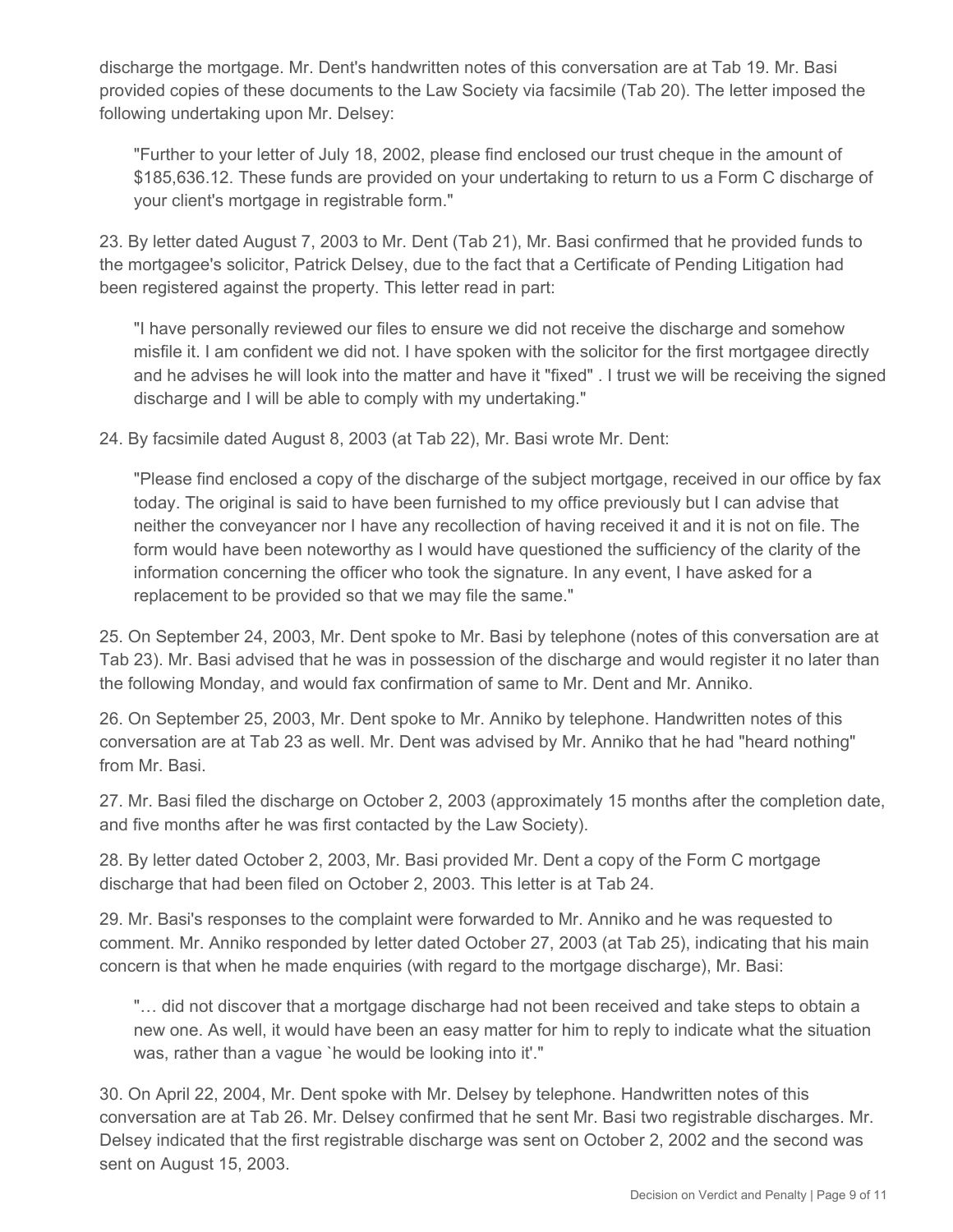31. On April 26, 2004, Mr. Dent spoke with Mr. Delsey's assistant by telephone, who confirmed the mailing dates indicated by Mr. Delsey for the discharges and that their office had no record of any returned mail from Mr. Basi. Mr. Dent's handwritten notes of this conversation are at Tab 27.

32. Mr. Basi admits that his conduct, in failing to take steps to ensure that he obtained a registrable discharge of the Mortgage within a reasonable time and in failing to promptly apply for registration of the discharge, amounts to a breach of undertaking and professional misconduct.

33. Mr. Basi admits that his conduct, in failing to reply promptly to Mr. Anniko's correspondence concerning the fulfilment of Mr. Basi's undertakings, amounts to professional misconduct.

# **APPENDIX C**

## **Agreed Statement of Facts**

1. Mr. Raghbir (Ray) Basi was called to the Bar of British Columbia on May 19, 1989.

2. From June 1, 2004, Mr. Basi practiced as a sole practitioner. Immediately prior to that, Mr. Basi practiced law with the firm Basi & Basi in Victoria, British Columbia.

3. The citation issued to Mr. Basi is contained at Tab 1 of the Book of Documents. The affidavit of service of citation as sworn by Michelle Robertson is at Tab 2.

4. On December 16, 2003, the Law Society received a letter of complaint from Mr. SK dated December 15, 2003 concerning the conduct of Mr. Basi in relation to a series of property investments. The letter contained "statements" from RP, BP, MP and SK. A copy of the letter of complaint and enclosures is at Tab 3.

5. A complaint file was opened and the file was assigned to a staff lawyer, James Dent.

6. By letter dated January 16, 2004 Mr. Dent requested a response from Mr. Basi. A copy of this letter is at Tab 4.

7. On February 3, 2004, Mr. Dent sent a second letter requesting a response to the complaint. (Tab 5).

8.On February 13, 2004, Mr. Basi sent two letters to Mr. Dent by fax advising that he had been ill and needed until Monday to respond. (Tab 6).

9. On February 17, 2004, Mr. Basi sent a letter responding to the complaint.(Tab 7).

10. On February 18, 2004, Mr. Dent sent a letter to Mr. Basi acknowledging receipt of his letter. (Tab 8)

11. On May 19, 2004, Mr. Dent sent a letter to Mr. Basi requesting additional information. (Tab 9)

12. On June 3, 2004, Mr. Dent sent a letter to Mr. Basi requesting a response to his letter within ten days. (Tab 10)

13. On June 15, 2004, Mr. Dent sent a letter to Mr. Basi requesting a response to his correspondence of May 19 and June 3 within five days. (Tab 11)

14. On June 22, 23, 24, and 30, Mr. Dent telephoned Mr. Basi and left a message for him to return the call. Mr. Basi did not do so. On July 7, 2004, Mr. Dent wrote again to Mr. Basi and informed him that the